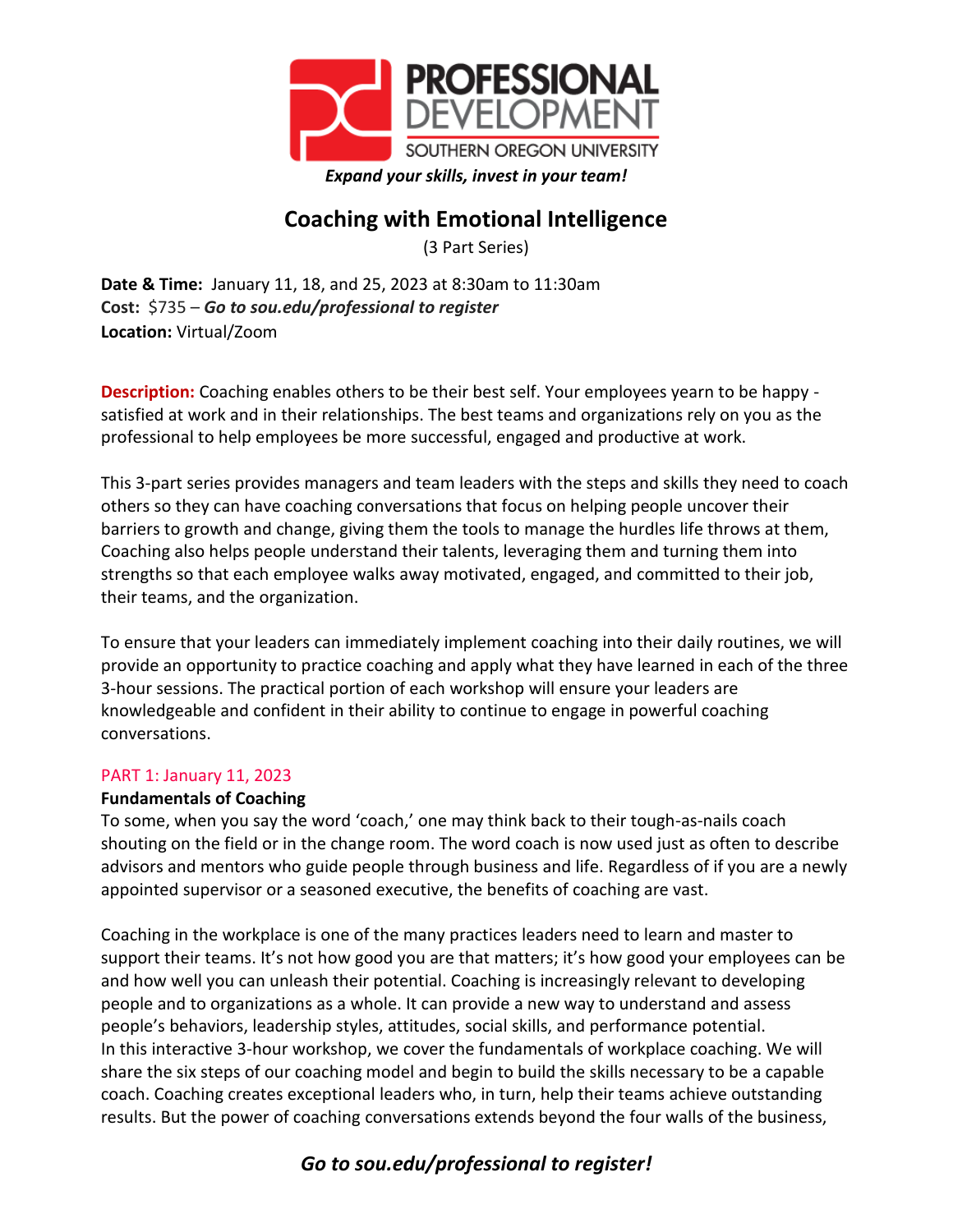

improving your employees' lives and their skills. Learning how to have impactful coaching conversations is a skill that can be taught, and this workshop will start you off with the basics.

#### Learning objectives:

- $\triangleright$  Discover what a coaching approach is and what role emotional intelligence plays.
- $\triangleright$  Recognize the significance of cultivating a coaching culture in the workplace.

 $\triangleright$  Learn the six steps and practice coaching using our coaching with the emotional intelligence model.

## PART 2: January 18, 2023

## **Developing Others Through Coaching**

As a leader, your boat only floats as high as the tide, and the tide is your team. The stronger each of your team members are, the higher the tide and the greater your performance. Coaching is a powerful way to raise the tide in each team member. As a leader, it is important for you to focus on supporting your team to be all they can be. Coaching creates engaged, autonomous, and empowered leaders. Great leaders at every level benefit from being coached and knowing how and when to take a coaching approach.

Coaching helps others achieve their goals by leveraging their natural talents. It also helps people transform their relationships by having deeper insights about themselves and how to work better with others. Encouraging coaching conversations into your daily routines can help your employees manage obstacles effectively and strategically use their talents and strengths. Coaching teaches leaders to have higher-performing teams by addressing specific team-related issues.

In this 3-hour interactive workshop, we will continue to practice the six steps of our coaching model, and your leaders will start to build the coaching skills necessary to help their teams maximize their potential. This session approaches coaching from a place of curiosity and openness, applying a framework for coaching conversations that produce consistent behavior change and increased capabilities. We will show you how our coaching model can be used for your conversations and that coaching is the answer to developing others to achieve their most important goals.

## Learning objectives:

- $\geq$  Learn to help your teams move forward on their goals through coaching conversations.
- $\triangleright$  Gain an understanding of the importance EI plays in coaching others.
- $\triangleright$  Discover and practice the six coaching skills involved in a coaching conversation.